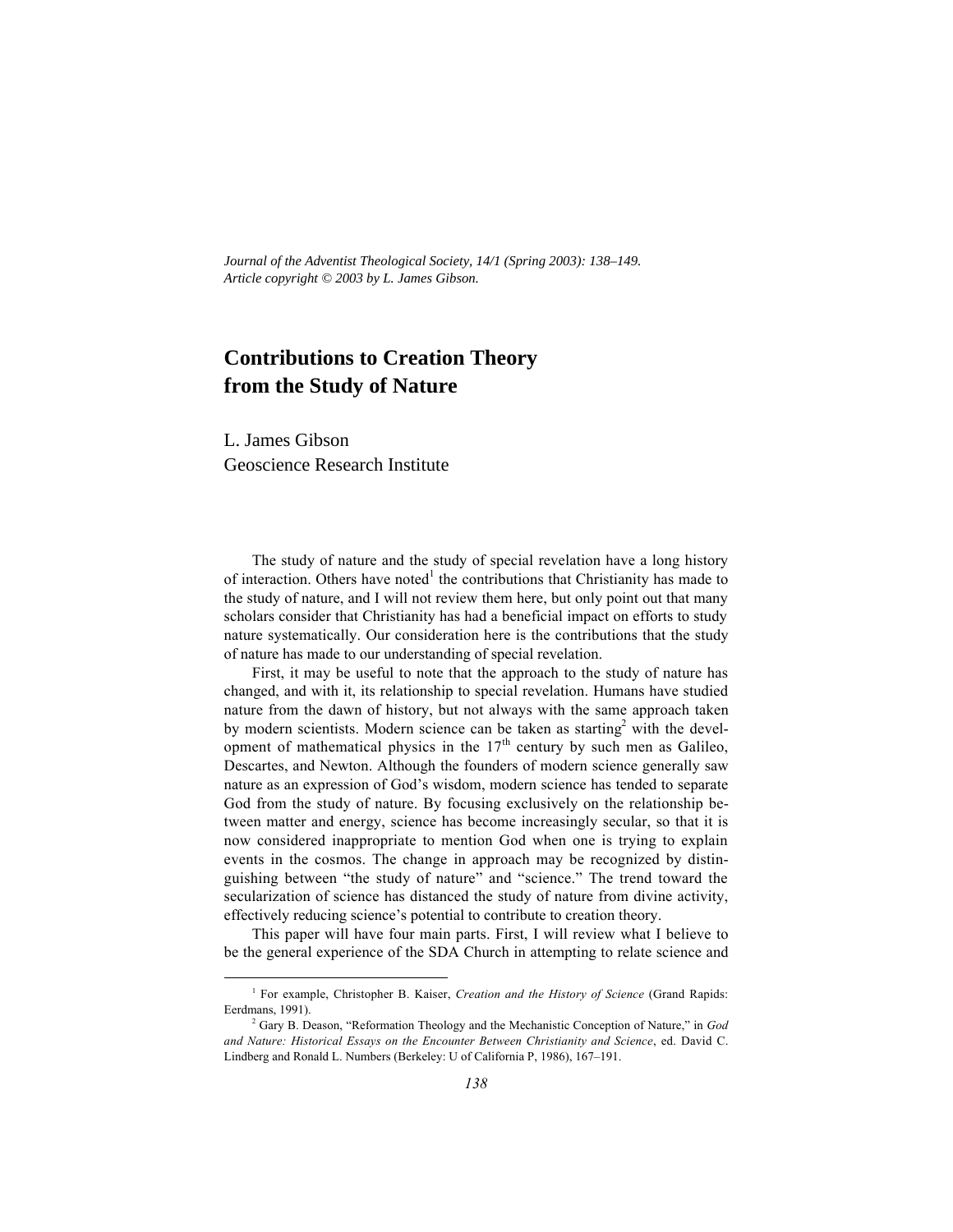Scripture. I draw heavily from my own experience because I think it is shared by many others in our Church. Hopefully, there are lessons to be learned from our history. In the second part, I will review three familiar, classical examples of how creation theory has been impacted by science and attempt to identify the sources of the problems illustrated in these experiences. Next, I will briefly mention some more recent examples in which scientific research has been helpful in developing creation theory. Finally, I will suggest some lessons and principles we might find useful as we consider our present situation.

#### **Part 1. An Adventist's Experience in Relating Faith and Science**

My personal experience, and I believe it is shared by many others, is that expectations of harmony between science and Scripture have failed more frequently than expected. I would like to explore some reasons for this unexpected conflict.

**What Did We Expect?** Many Seventh-day Adventists, myself included, have been educated to expect harmony between science and Scripture. This expectation is based upon certain statements from the Bible, and especially from Ellen White. I quote an example of each to illustrate:

> The heavens declare the glory of God, and the firmament shows His handiwork. . . . Their voice goes out through all the earth, and their words to the end of the world. (Psalm 19:1, 4)

> God is the author of science. . . . Rightly understood, science and the written word agree, and each sheds light on the other. (*Counsels to Teachers*, 426)

Presumption of harmony led me, and others, to suppose that conflict between science and Scripture was only superficial—scientific research by dedicated Christians would uncover the truth hidden by the anti-religious bias of godless scientists. And it is true that anti-religious bias has a significant impact on the attitudes of many scientists. An example cited by Phillip Johnson is quoted below:

> It is not that the methods and institutions of science somehow compel us to accept a material explanation of the phenomenal world, but, on the contrary, that we are forced by our *a priori* adherence to material causes to create an apparatus of investigation and set of concepts that produce material explanations, no matter how counterintuitive, no matter how mystifying to the unitiated. Moreover, that materialism is absolute, for we cannot allow a Divine Foot in the door. The eminent Kant scholar Lewis Beck used to say that anyone who could believe in God could believe in anything. To appeal to an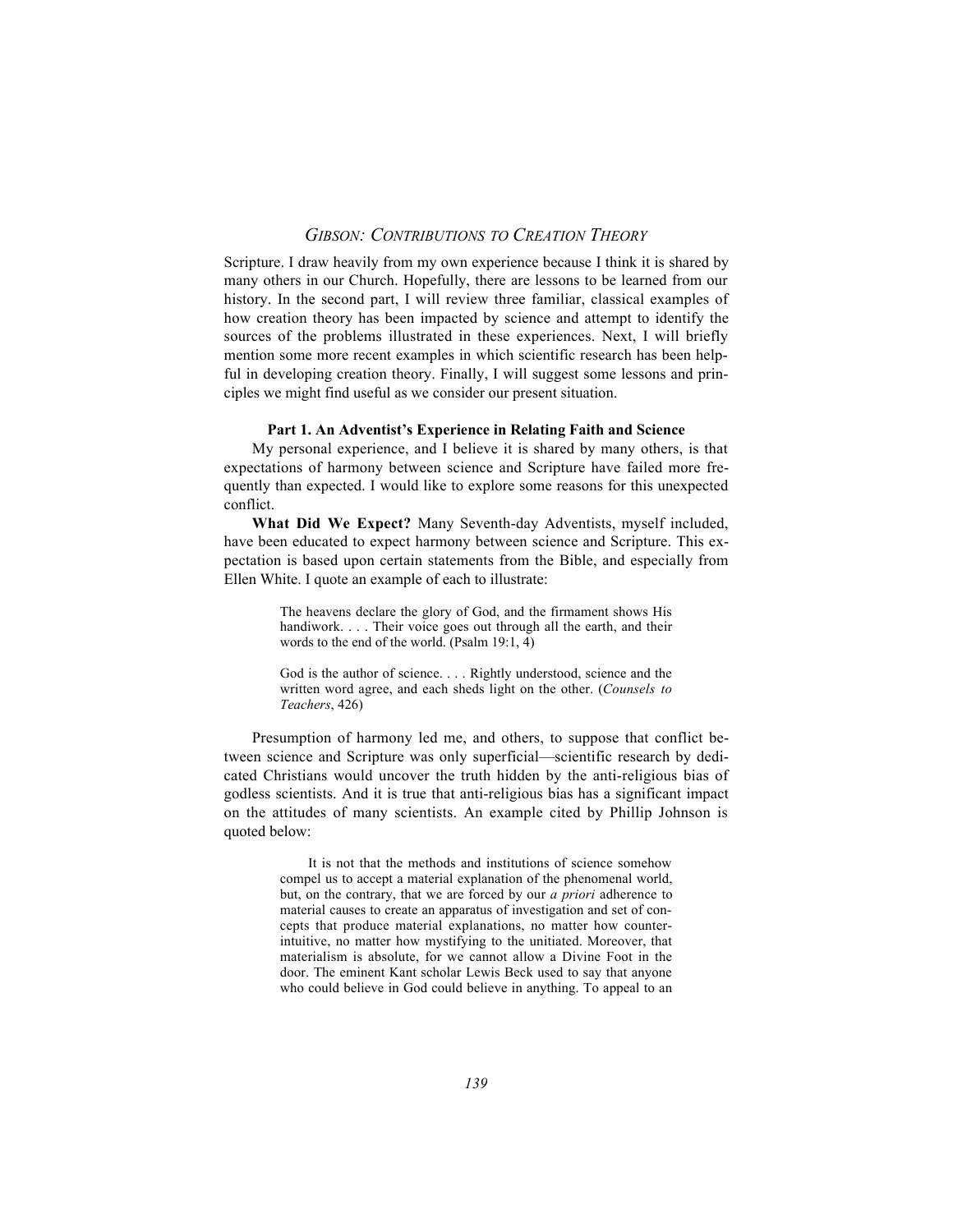omnipotent deity is to allow that at any moment the regularities of nature may be ruptured, that miracles may happen.<sup>3</sup>

Many scientists truly have an anti-religious bias.<sup>4</sup> However, the situation is much more complex than mere anti-religious bias. Even dedicated Christian scholars have been unable to develop satisfactory explanations for some of the challenges that science presents to faith in Scripture. The conflict is much more than superficial.

**Why Did Our Expectations Fail?** How can we account for this situation? How can there be conflict when we have been told by special revelation that there should be harmony? What is a proper response to the conflict?

Many of us draw on our scholarly training to address this problem. We may say something like, "The Bible is not a textbook of science."

The implication of this statement often seems to be something like the following: "The Bible talks about spiritual things, while science studies the real world. Therefore we can ignore the Bible when considering earth history."

Many Christians find this approach unsatisfactory. One problem with this approach is that the Bible talks about the real world, too. Much of what the Bible discusses deals with God's interaction with the world, both animate and inanimate. If God has been intimately involved in earth history, what confidence can we have that science can find the truth by excluding any reference to the supernatural? If God has not been involved, what motivation do we have for making any effort to find harmony between science and Scripture?

Before going further, perhaps we should reconsider what inspiration has to say on the topic. Could we have misunderstood? Perhaps we have focused on the quotations that affirm our ability to discover truth, failing to balance them with quotations that point out the inadequacy of our efforts to understand the world and our tendency to place our own opinions above the information God has revealed to us.

For example, Romans 1 points out that we are inclined to refuse to accept the evidence that God has plainly shown us in nature:

> Ever since the creation of the world His invisible nature, namely, His eternal power and deity, has been clearly perceived in the things that have been made. So they are without excuse; for although they knew God they did not honor him as God or give thanks to Him . . .

The accuracy of this statement is reflected in the quotation cited above from Richard Lewontin.

 $\frac{1}{3}$  Richard Lewontin, "Billions and Billions of Demons" (review of *The Demon-haunted World: Science as a Candle in the Dark,* by Carl Sagan), quoted by Phillip Johnson in *First Things* 77 (November 1997).

<sup>4</sup> E. J. Larson and L. Witham, "Scientists Are Still Keeping the Faith," *Nature* 386 (1997): 435- 436; E. J. Larson and L. Witham, "Leading Scientists Still Reject God," *Nature* 394 (1998): 313.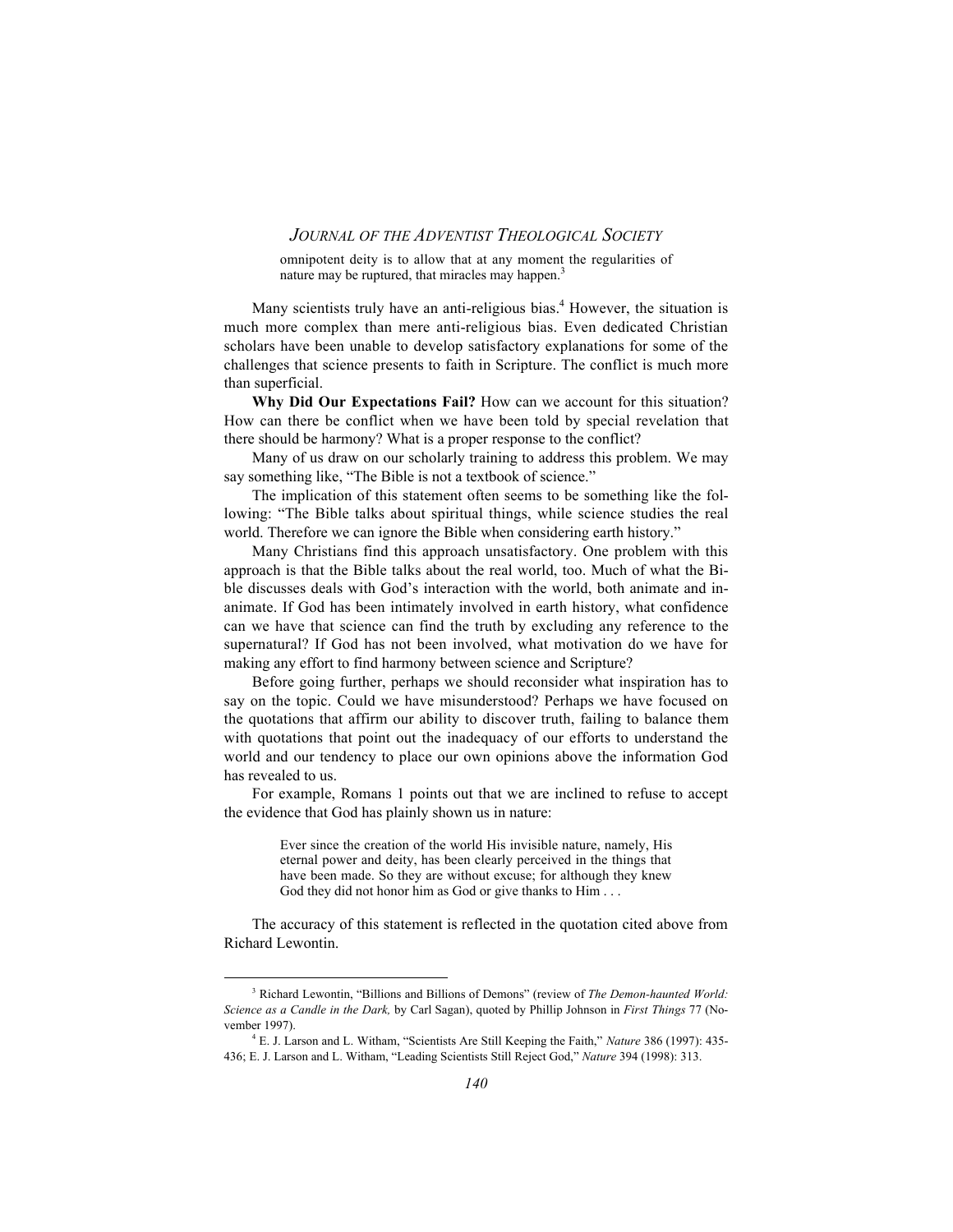But this is not the only problem. Consider the following quotations from Ellen White (who has much more to say about God and nature than I can discuss here):

> The most difficult and humiliating lesson that man has to learn is his own inefficiency in depending on human wisdom, and the sure failure of his efforts to read nature correctly. Of himself, he cannot interpret nature without placing it above God. (8T 247)

This does not sound as though we should expect harmony between science and Scripture. Maybe we need to revisit her writings to see if we have correctly understood what she is trying to tell us.

When Ellen White wrote about science agreeing with Scripture, she was using "science" with a meaning different from the way it is commonly used today. Today, "science" is understood as referring strictly to material causes. Spiritual or non-material causes are specifically, explicitly excluded. Ellen White had a term for such an approach to the study of nature—"false science": "False science is something independent of God" (MYP 190).

Since modern science is, by majority definition, independent of any explanation involving God, it does not represent the approach that Ellen White meant when she said science and Scripture should agree. Thus, we cannot legitimately apply Ellen White's statements of expected harmony to the current practice of science. We need to look further into her statements to find a more realistic expectation.

**What Should We Expect?** Many of us have expected science and Scripture to be in harmony, and we have quoted Ellen White in support, but this is based on a highly selective reading of her messages. Due to the nature of modern science itself, conflict seems inevitable.

> I have been warned that henceforth we shall have a constant contest. Science, so-called, and religion will be placed in opposition to each other, because finite men do not comprehend the power and greatness of God. (*Evangelism*, 593)

Such quotations have forced me to re-evaluate my expectation that science and Scripture will agree. I now recognize that conflict is to be expected, especially when science attempts to explain an event in which God acted in direct ways with which we are unfamiliar. Since Scripture emphasizes such divine activity, we can expect frequent conflict between science and Scripture regarding purposeful, divinely directed events such as those described in Genesis. This problem greatly complicates the potential of science to contribute to creation theory.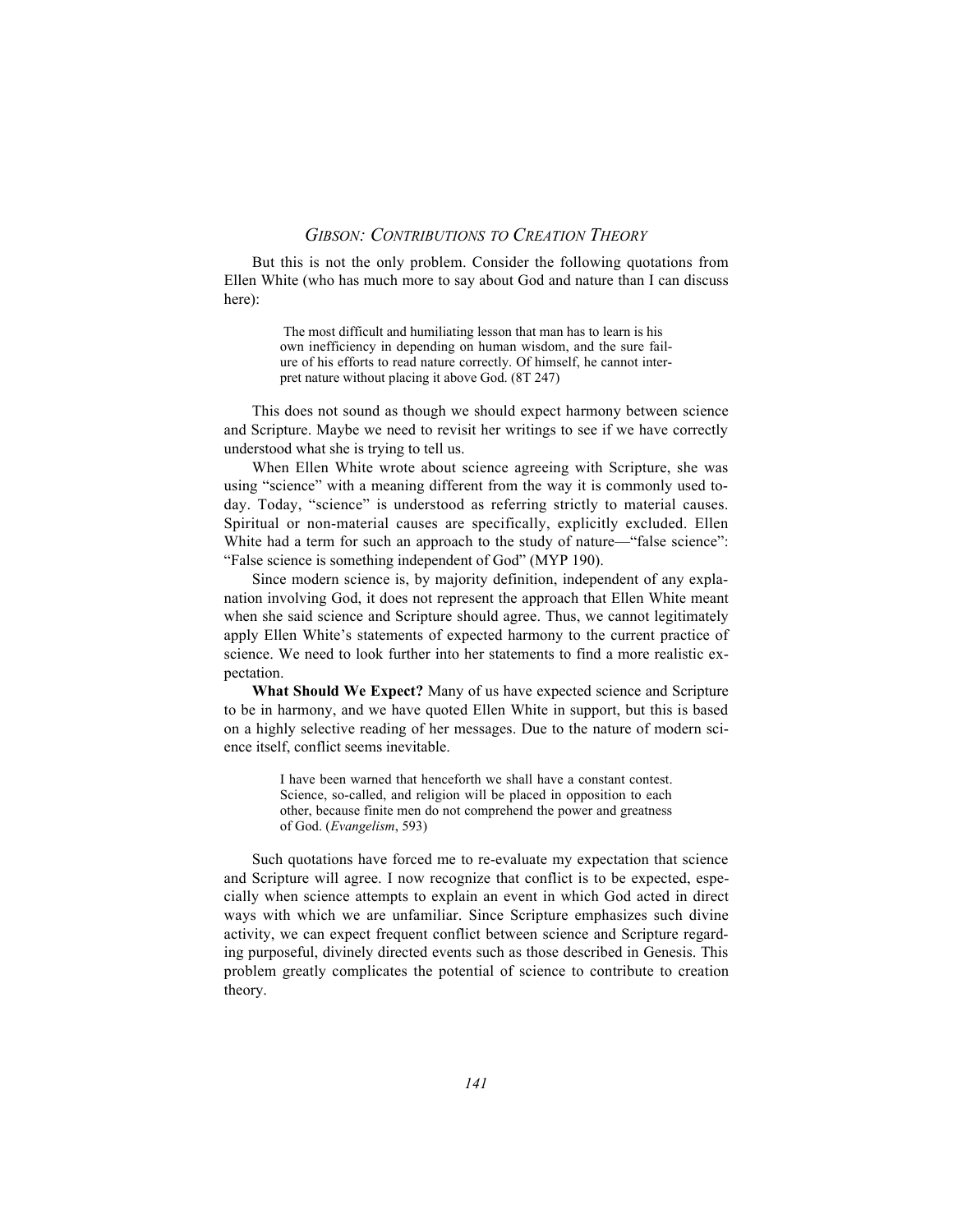#### **Part 2. Three Classic Cases**

Despite the difficulties noted above, the study of nature has revealed much that has contributed to our understanding of Scripture. One way this has been accomplished is by clarifying certain terms in Scripture by narrowing the range of possibilities that seem consistent with observation. I will mention three famous examples in which Biblical interpretation has been clarified through study of nature.

**1. The Flat Earth Myth.** Some scholars have claimed that the Bible teaches the earth is flat, although this claim has been refuted.<sup>5</sup> The Bible does use language that permits the interpretation that the earth is flat. For example, Isaiah 11:12 and Revelation 7:1 refer to the earth as though it has four corners. On the other hand, Isaiah 40:22 refers to the circle of the earth. It seems the Biblical text is ambiguous on the question of the shape of the earth. (No circle has four corners, though neither is a circle necessarily spherical.)

According to Russell, the notion that the Bible teaches the earth is flat was popularized by the overtly anti-Biblical writing of Washington Irving and Andrew Dickson White in the  $19<sup>th</sup>$  century. According to these authors, Columbus had to fight against this biblical error in order to gain approval for his voyage to the New World. This legend is false. Very few scholars of the Middle Ages actually believed the earth was flat, and neither Columbus nor his contemporaries were among them. A few early Christians held a view of a flat earth, but the leading Christian and Greek thinkers from the 4<sup>th</sup> century AD and onward have favored a spherical earth.

In the case of the shape of the earth, science has contributed to our understanding of creation by clarifying a point the Bible left ambiguous.

**2. The Geocentric Universe Error.** A second example is the famous story of Galileo and the geocentric universe.<sup>6</sup> In this case. Bible believers actually did claim that the Bible teaches the centricity of the earth. This belief was apparently supported by texts describing the sun as "going down" (e.g., Genesis 15:12), standing still (Joshua 10:13), or moving backward (Isaiah 38:8). These texts, and others, seemed to suggest the interpretation that the earth is the center of the universe.

Science has shown otherwise—the earth is not even the center of our solar system, much less the center of the universe. The popular interpretation of the text was shown to be incorrect. (The earth does function as the center of existence for observers living on its surface. Technically, one can choose any point of reference one wishes for the center of the universe, but the earth makes a very awkward and inconvenient choice from the standpoint of studying the cosmos.)

The solution to this problem is to recognize that the Bible writers recorded events as they appeared to their eyes, sometimes without the broader perspective

 $rac{1}{5}$ <sup>5</sup> Jeffrey Burton Russell, *Inventing the Flat Earth* (New York: Praeger, 1991), 117.

 $6$  William R. Shea, "Galileo and the Church," in Lindberg,  $114-135$ .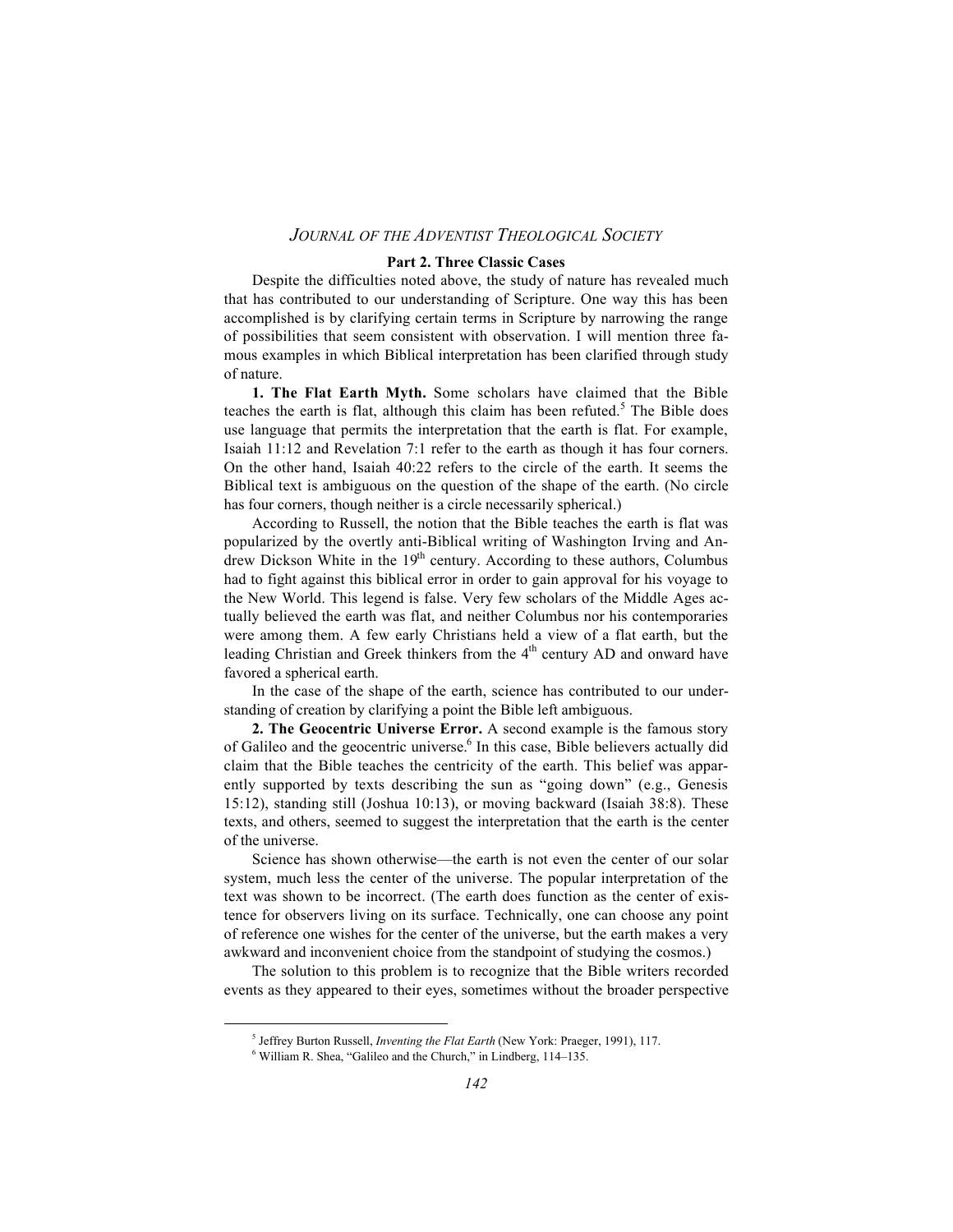available to people living today. In this case, science has contributed to our understanding that the language of the Bible may be phenomenological rather than analytical.

**3. The Extra-biblical Error of Fixity of Species.** A third example concerns the notion of fixity of species. Some creationists have taught that species do not change appreciably, but are relatively fixed in their structure and characteristics. Although this concept is not taught in Scripture, the phrase "according to their kinds" (e.g., Genesis 1:24) has been used in its support.

Darwin, who was trained in theology at Cambridge, was apparently taught fixity of species. In an 1844 letter to Joseph Hooker, he commented that admitting that species might change was like "confessing a murder."<sup>7</sup> The inference that species were fixed was justified theologically by arguing that to admit that species have changed would be to imply that God's creation was so imperfect that He had to make adjustments from time to time.

However, the idea of fixity of species is not derived from the Bible. There is nothing in the Bible to teach either that the creation is now in the same condition as when it was created, or that species cannot change. What really happened in this case was that an idea from secular Greek philosophy, Plato's typological thinking, was incorporated into Christian theology.<sup>8</sup> and the Bible was then interpreted as teaching it. Thus, it could be claimed that science supports the Bible. Later changes in scientific thinking resulted in what appeared to be conflict between science and Scripture, but was actually conflict between old science and new science.

In this case, science has contributed to our understanding of creation by showing that species are not immutable, but can change. This example provides a strong warning against incorporating non-Biblical ideas into Christian theology and then claiming they are taught by the Bible. Although we welcome harmony between the two approaches to knowledge, the Bible does not depend on scientific support.

In each of these three examples, science has corrected or clarified ideas that were claimed to be Biblical. In the first case, the problem was largely invented by anti-Biblical writers and has been debunked. In the second case, the problem was real, but a satisfactory solution has been found in the realization that Bible writers may have used ordinary language, not technical language, to describe what they saw or to illustrate their point. In the third case, the problem was caused by incorporation of extra-Biblical ideas into Christian doctrine. We

 $\frac{1}{7}$  Frederick Burkhardt, ed., *Charles Darwin's Letters: A Selection, 1825–1859* (Cambridge: Cambridge UP, 1996), 81.

<sup>8</sup> The significance of Platonic thinking for biology is lamented in Ernst Mayr, *The Growth of Biological Thought* (Cambridge: Belknap, 1982), e.g., 304–305. The influence of Greek thinking on Christianity is discussed in David C. Lindberg, "Science and the Early Church," in Lindberg, 19–48. Aristotle's idea of "soul" also influenced thinking on fixity of species, as shown in Jacques Roger, "The Mechanistic Conception of Life," in Lindberg, 277–295.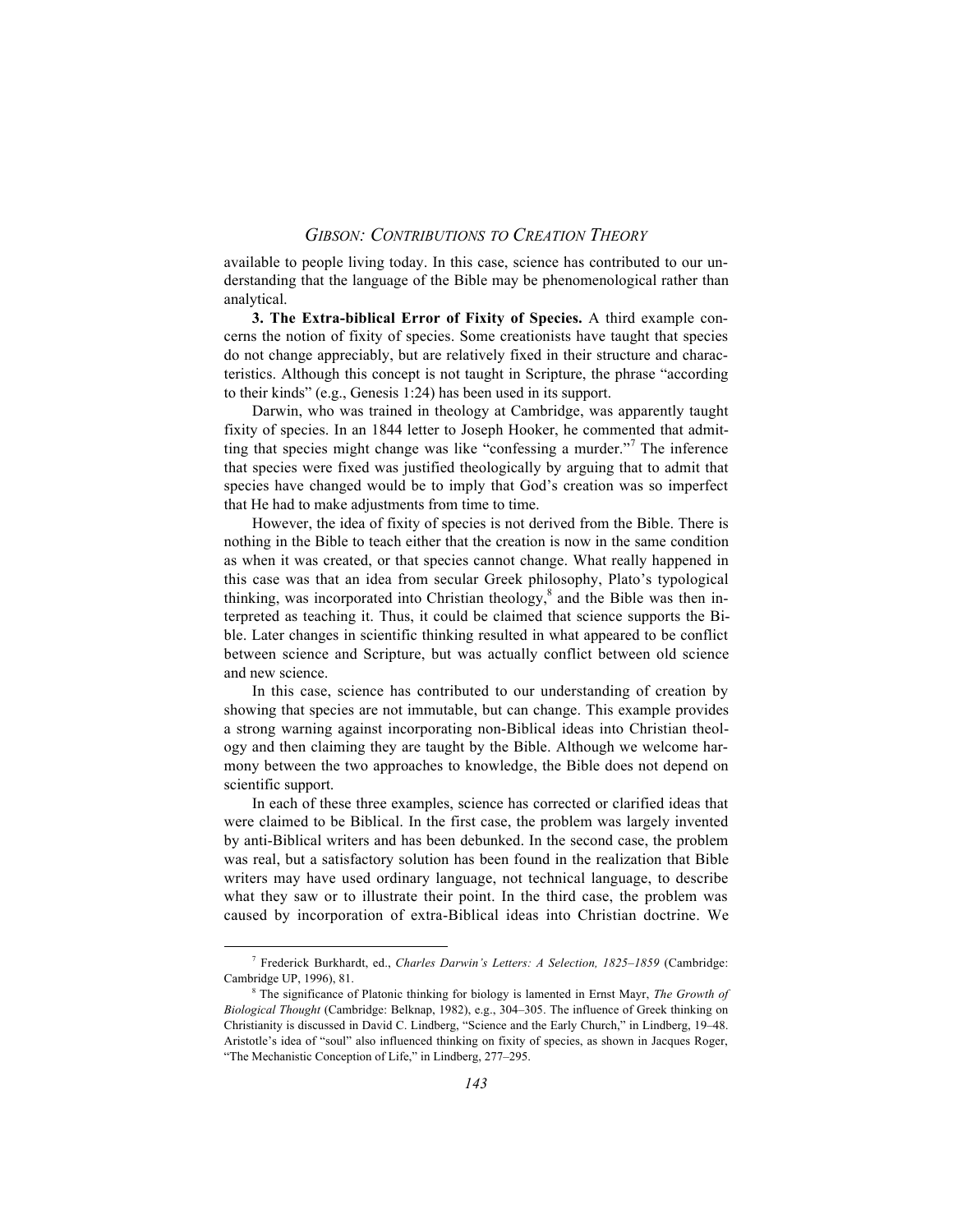would be wise to remember these examples as we study the relationship of science and Scripture today. Some problems may be spurious, some resolvable, and some legitimate.

#### **Part 3. Contributions to Creation Theory from Scientific Discoveries**

The idea that nature shows signs of a purposeful creation is an old one. Many Bible writers saw God's hand in nature. Today, this concept may be expressed in the term, "intelligent design."<sup>9</sup> Several discoveries in science have been interpreted as examples of intelligent design. I will not describe them in detail, but will list several of the better-known examples.

**Fine-tuning of the Universe.** The continued existence of a habitable universe depends on the specific properties of matter and energy.<sup>10</sup> For example, the fundamental forces are balanced against each other in such a way that complex molecules can form and persist, yet they can also react and undergo chemical changes. The chemical bonds are strong enough to preserve molecules, yet weak enough to permit them to change. If the strength of chemical bonding forces were not balanced properly, life as we know it would be impossible.

Numerous other examples could be given to illustrate the precise balance of the fundamental forces and physical constants. A number of authors have discussed this topic.<sup>11</sup> The point is that nature is so finely tuned that intelligent design seems a much more plausible explanation than chance. This finding of science supports the literal interpretation of Biblical texts that state the heavens were created by God for a purpose.

**The Temporality of the Universe.** Science has discovered evidence that seems to indicate that the universe is not eternal, but that it had a beginning.<sup>12</sup> This raises the question as to how the universe began. Experimental evidence does not produce any answer to this question. Especially when one takes into account the fine-tuning mentioned above, the possibility of intelligent design is a reasonable hypothesis to account for the origin of the universe. This discovery supports the literal interpretation of Biblical texts that claim God created the starry heavens.

**Irreducible Complexity of Life.** Living organisms are exceedingly complex. This complexity extends to the smallest unit of life, the cell. The simplest living cell contains hundreds of complex molecules of specific composition,

 $\frac{1}{9}$ <sup>9</sup> Michael Behe, *Darwin's Black Box* (New York: Free Press, 1996); William Dembski, *Intelligent Design* (Downer's Grove, IL: InterVarsity, 1999).

<sup>10</sup> John D. Barrow and Frank J. Tipler, *The Anthropic Cosmological Principle* (Oxford: Oxford UP, 1986).

<sup>&</sup>lt;sup>11</sup> Numerous other sources exist, e.g., Michael Denton, *Nature's Destiny: How the Laws of Biology Reveal Purpose in the Universe* (New York: Free Press, 1998); Hugh Ross, *The Creator and the Cosmos* (Colorado Springs: NavPress, 1993).

<sup>&</sup>lt;sup>12</sup> Numerous sources could be cited, e.g., Fred Heeren, *Show Me God*, rev. ed. (Wheeling, IL: Day Star, 2000). See also Steven Weinberg, *The First Three Minutes*, rev. (Cambridge: Perseus, 1993).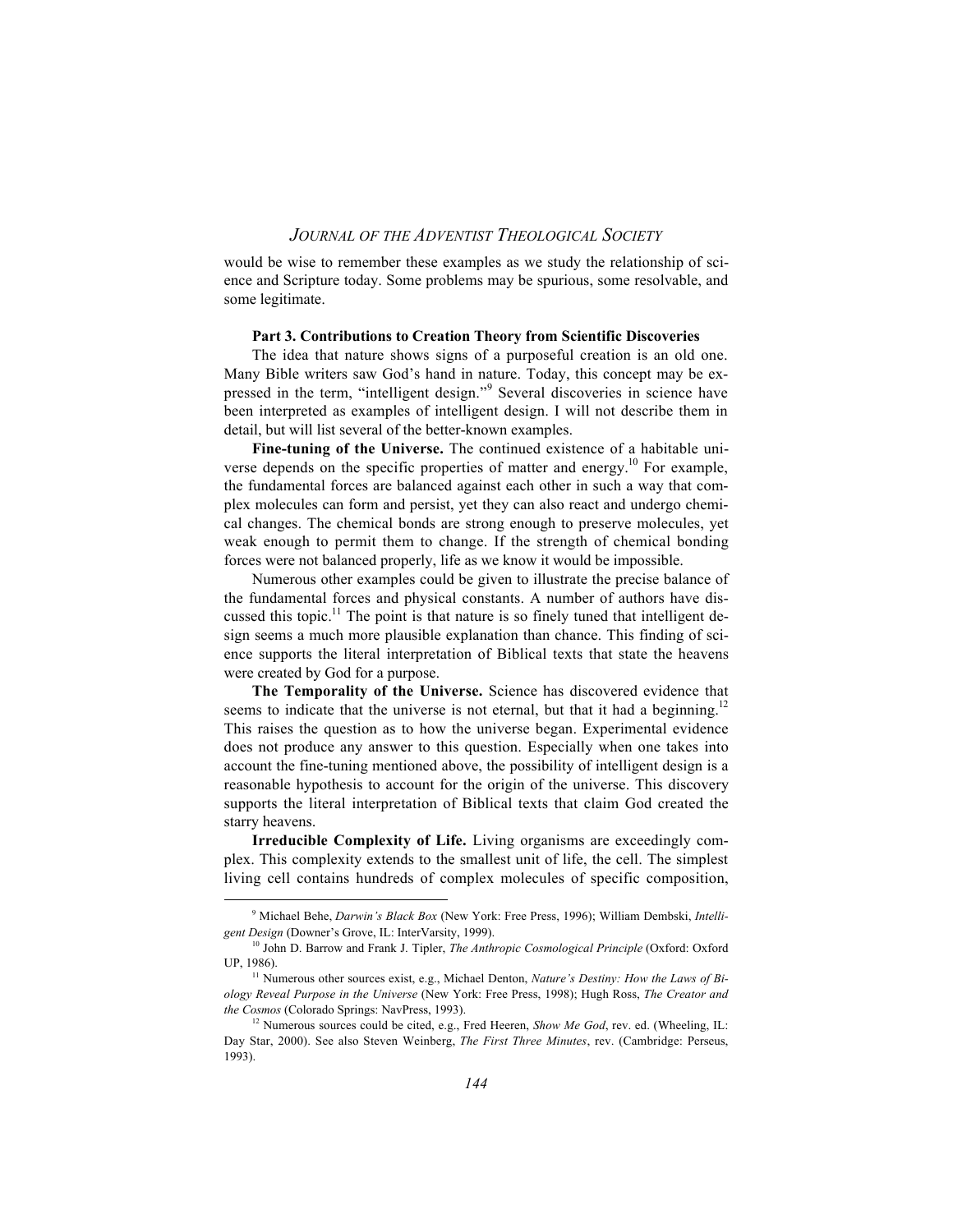none of which have been observed to form in abiotic systems. Living cells are irreducibly complex $^{13}$  in that there exists some minimum complement of molecules required for life. This complement is irreducible because it cannot be reduced without killing the cell.

The origin of life is universally recognized as an unsolved problem for a materialistic worldview.<sup>14</sup> Many books and papers have been written about this problem. The irreducible complexity and specified information found in living cells are characteristics of intelligent activity. The discovery that cells are extremely complex, information-rich systems has contributed to creation theory by supporting the inference drawn from the Bible that all life owes its origin to God's creative activity.

**Polyphyly.** Polyphyly means having separate ancestries. The claim of polyphyly is that living organisms have descended from numerous ancestors of independent origins. The opposite claim is monophyly, which is the claim that all organisms have descended from the same original ancestor.

I will mention two lines of evidence for polyphyly. First and, in my mind, foremost, is the evidence from selection experiments. Scientists have raised, manipulated and tested thousands of generations of bacteria, and hundreds of generations of fruit flies, mice and other species. Results show that existing anatomical structures may vary considerably, but new structures do not form. Claims by evolutionary scientists that long periods of time are sufficient to generate new body types are merely claims and do not count as evidence. The actual evidence in hand indicates limits to change and implies numerous lineages with separate ancestries.<sup>15</sup>

A second line of evidence comes from the pattern of morphological gaps in the fossil record. The morphological gap between two similar species, such as a horse and a zebra or donkey, is quite small, and the number of intermediate evolutionary steps is quite small. But the morphological gap between a horse and a grasshopper is enormous, and the number of intermediate evolutionary steps should be extremely large. The probability of finding an intermediate between species in the horse family should be quite low, since there are only a small number of intermediate steps. Yet many species of fossil horses are known, and evolutionists feel they have a fairly good record of the evolution of the horse.<sup>16</sup> In contrast, the probability of finding some evolutionary intermediates between a horse and a grasshopper seems reasonably large, since so many

<sup>&</sup>lt;sup>13</sup> See Behe and Dembski.

<sup>14</sup> C. B. Thaxton, W. L. Bradley, R. L. Olsen, *The Mystery of Life's Origin* (New York: Philosophical Library, 1984); George Javor, "Life: An Evidence for Creation," *Origins* 25 (1998): 5–48.

<sup>&</sup>lt;sup>15</sup> C. Schwabe and G. W. Warr, "A Polyphyletic View of Evolution: The Genetic Potential Hypothesis," *Perspectives in Biology and Medicine* 27 (1984): 465–485; Lane P. Lester and Raymond G. Bohlin, *The Natural Limits to Biological Change* (Grand Rapids: Zondervan, 1984).

<sup>16</sup> Bruce J. MacFadden, *Fossil Horses: Systematics, Paleobiology, and Evolution of the Family Equidae* (Cambridge: Cambridge UP, 1992).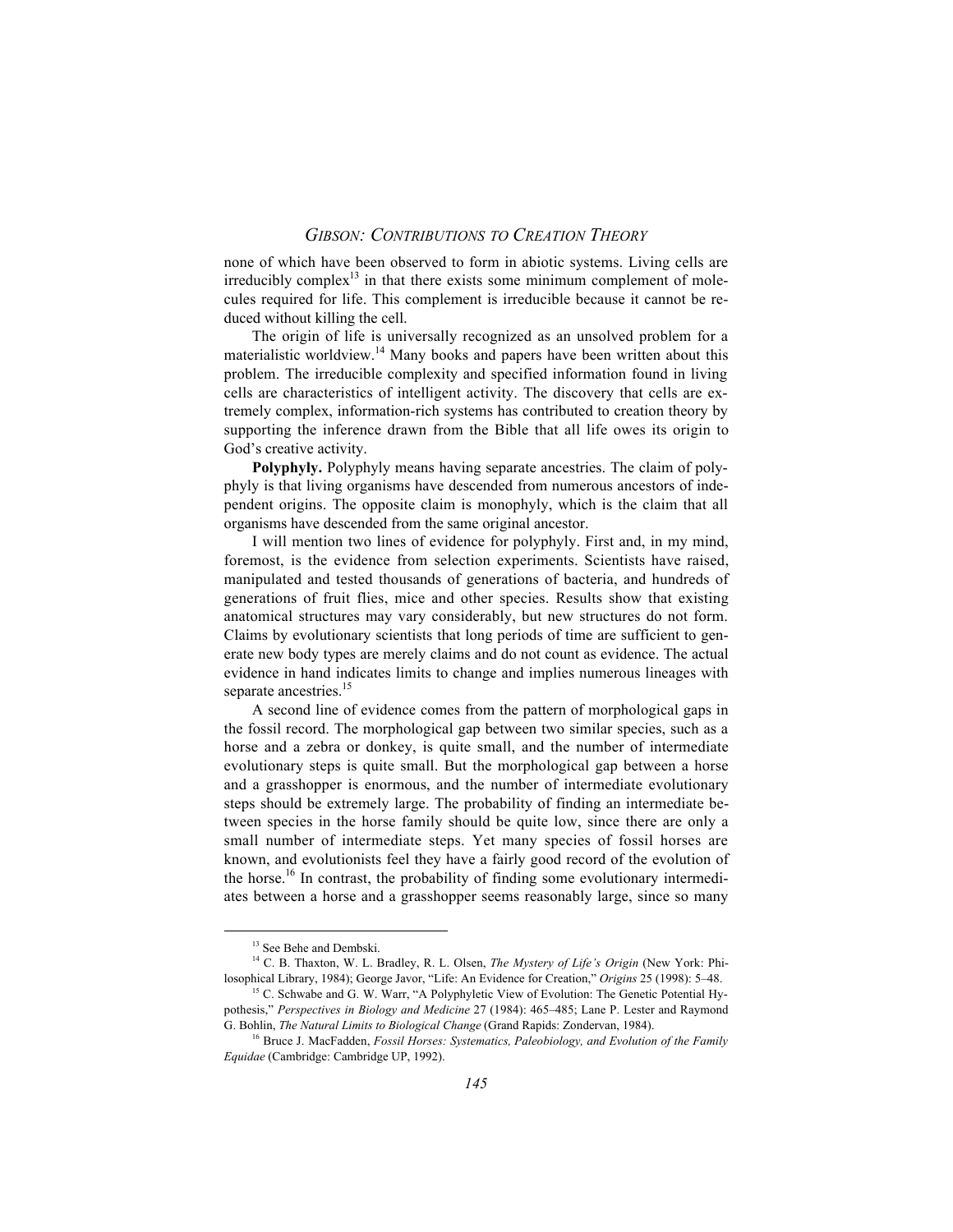intermediate steps are required. Yet there are no intermediates linking the two phyla—chordata and arthropoda, respectively. If chordates and arthropods have separate ancestries, as appears to be the case, there cannot be any evolutionary intermediates between the horse and the grasshopper.

The point is that fossil intermediates are most notably absent among the groups with the largest morphological differences—the phyla—and most notably present among groups with small morphological differences—within families $17$ 

As others have noted, scientific evidence can also be used to argue for monophyly.18 Patterns of similarities in DNA sequences, the near universality of the basic chemical processes in all living cells, and the sequence of fossils are all used to argue for monophyly. However, all this evidence is circumstantial rather than direct, and is consistent with polyphyly, as well. The most compelling evidence, in my view, is directly observable in the resistance to change observed in selection experiments.

Although the evidence is mixed, science has provided substantial evidence of the existence of numerous lineages with separate ancestries. This evidence has contributed to creation theory by supporting the interpretation of Genesis 1 as indicating the separate creation of numerous different groups of organisms.

**Human Uniqueness.** Humans stand apart as qualitatively distinct from the rest of creation in certain ways, principally in the development of their minds.<sup>19</sup> Humans seem to be the only species with the capacity for speech, abstract thought, religious worship, a sense of right and wrong, and, apparently, selfawareness.

Physiological and morphological similarities of humans to other creatures have been used as an argument for human descent from more primitive primates. Some circumstantial evidence is consistent with this claim, but empirical evidence does not support the notion that organisms develop capacities beyond what they need for survival. For example, natural selection does not seem capable of driving the evolution of the human mind to develop capacities that are of

<sup>&</sup>lt;sup>17</sup> Michael Denton made this argument in *Evolution: A Theory in Crisis* (Bethesda, MD: Adler and Adler, 1986), 191–192.

 $18$  Monophyly is more often assumed than discussed. I have found two types of evidence used to argue for monophyly. One is the commonality of the genetic code, e.g., Richard Dawkins, *River Out of Eden* (New York: Basic Books, 1995), 12. A second argument is the improbability of a complex protein evolving more than once, e.g., Christopher Wills, *The Wisdom of the Genes* (New York: Basic Books, 1989), 173.

<sup>&</sup>lt;sup>19</sup> Some evolutionists have attempted to explain consciousness and language evolutionarily, e.g., Derek Bickerton, *Language and Species* (Chicago: U of Chicago P, 1990). The opposing argument, that evolution does not solve the problem, is given in John W. Oller and John L. Omdah, "The Origin of the Human Language Capacity: In Whose Image?" in *The Creation Hypothesis*, ed. J. P. Moreland (Downers Grove, IL: InterVarsity, 1994), 235–269. The complexity of the human mind is discussed in Roger Penrose, *The Emperor's New Mind* (New York: Penguin, 1989).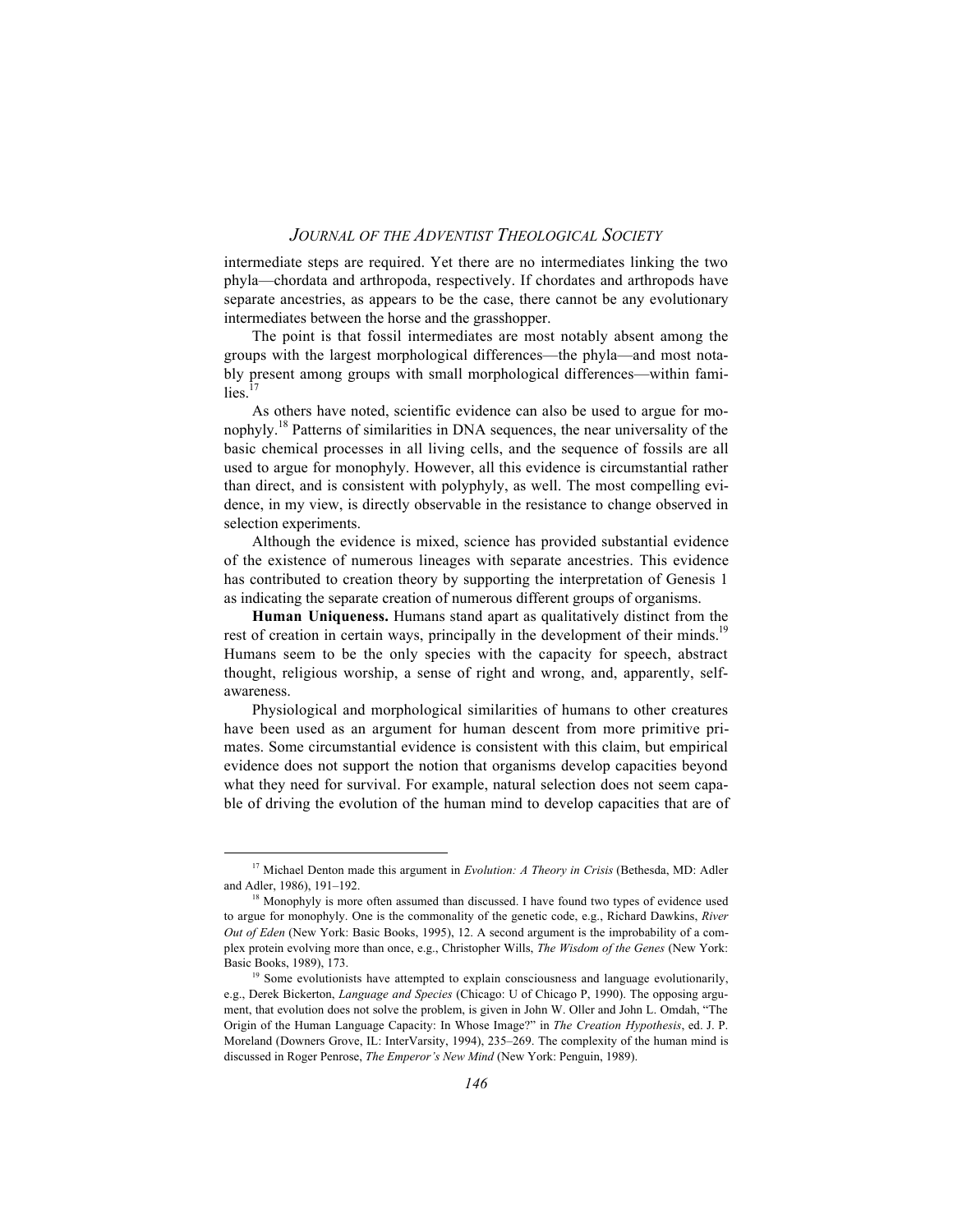no immediate use, yet human intelligence seems far greater than is necessary for survival.

Scientific confirmation of the uniqueness of the human mind contributes to creation theory by supporting the interpretation of the story of human creation that holds that humans have mental capacities that may reflect the specially created quality the Bible refers to as "the image of God."

**Catastrophism.** Scientists have discovered evidence of many extraterrestrial impacts that caused devastation on the earth.<sup>20</sup> In some cases, the devastation appears to have been global and is associated with the disappearance of large numbers of extinct species from the fossil record. Before acceptance of extraterrestrial impacts in the scientific community, the idea of global catastrophe was emphatically rejected. Now global catastrophism is recognized as part of the history of our earth.

Creationists generally regard the fossil record as largely due to the effects of a global flood. Discovery of large numbers of impact craters has brought the realization that the flood must have been much more violent and much more complex than what would be envisioned merely from the effects of ordinary storm activity.21 A series of extraterrestrial impacts may have provided a major mechanism for the destruction of the earth. The intermittent nature of extraterrestrial impacts might provide a mechanism for the stepwise pattern of deposition seen in the geological record. Thus, science has contributed to creation theory by showing that the earth has been subjected to global catastrophic activity, although science does not support the biblical view of the time period involved.

Science has produced discoveries in several areas that have contributed to creation theory, in many cases supporting the biblical teaching of supernatural intelligent design. These examples make it seem more reasonable to accept other claims in Scripture of divine activity in earth history.

#### **Part 4. Conclusions and Recommendations**

This has been only a brief sampling of this topic, but perhaps enough has been said to permit some lessons to be identified. I would like to emphasize three of them.

The first point is that Seventh-day Adventists have, I believe, frequently over-emphasized the expectation of harmony between science and Scripture. We have often failed to properly recognize the contrast between the secular nature of science and the supernatural nature of biblical earth history. This has left many of us unprepared when we are faced with conflict where we expected none. We would benefit from a greater realization that science, as presently practiced, will always stand in tension with the supernatural viewpoint of Scripture. Somehow,

20 John S. Lewis, *Rain of Iron and Ice* (New York: Addison-Wesley, 1996).

<sup>21</sup> L. J. Gibson, "Extraterrestrial Impacts and the Flood," in *Let the Earth Speak*, ed. A. A. C. Waite (Riseley, England: Mandra, 2001), 89–99.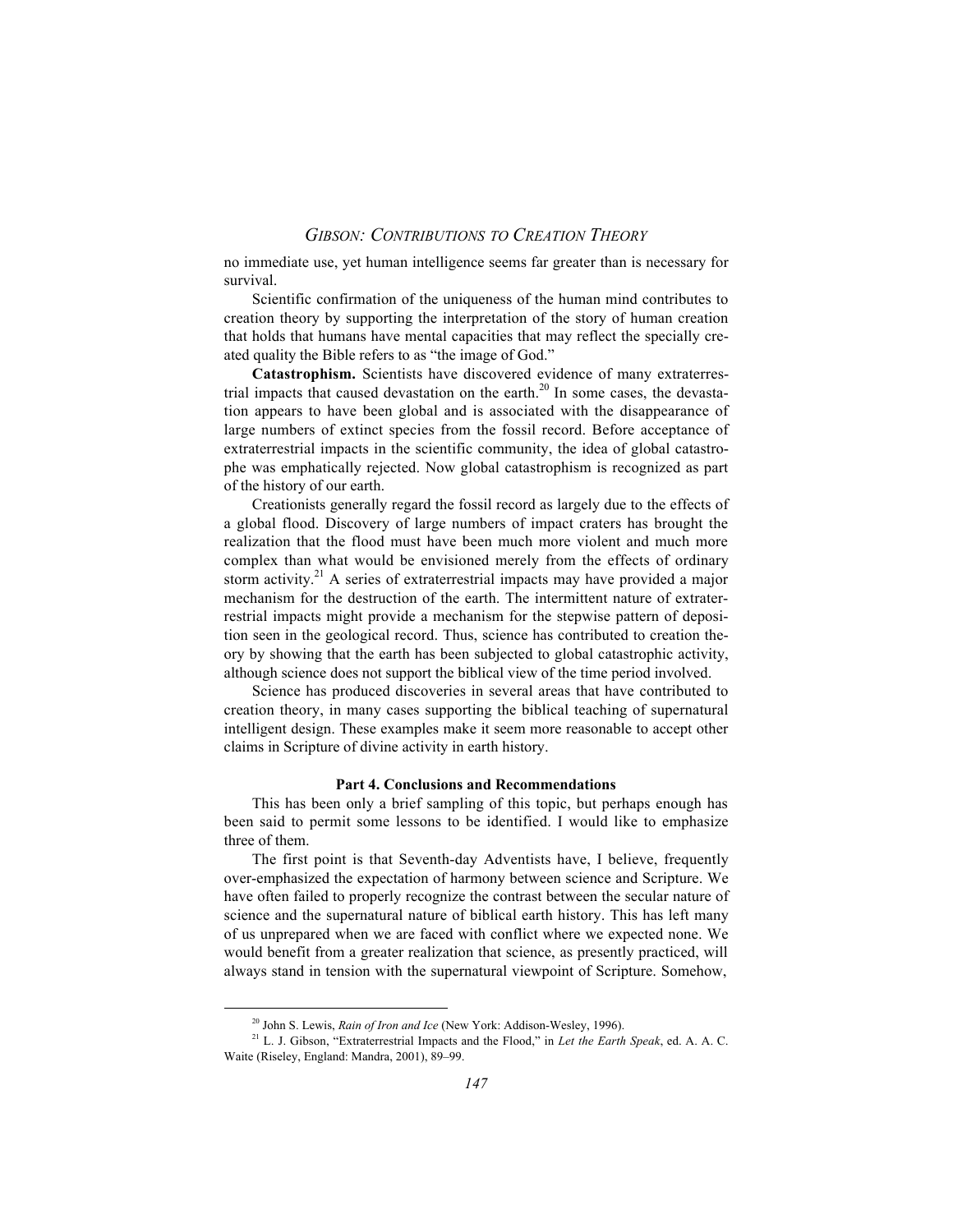our church members, especially those exposed to scientific training, need a greater appreciation of this reality.

A second point is that the study of Scripture and the study of nature can shed light on each other. Science has discovered evidence that has clarified some ambiguities in Scripture, such as the shape of the earth and its relationship to the sun. Other scientific evidence indicates that nature is not a closed system. There are gaps in the economy of nature, most famously in the origin of the universe, the origin of life, and the origin of the phyla. The nature of these gaps and their relationship to known regularities in nature suggest intelligent activity. If so, then a complete view of earth history must include an awareness of supernatural activity and a willingness to go beyond materialism in developing theories of earth history.

A third point derives from history: we must be careful how we allow science and theology to influence each other. The relationship of science and faith is complex rather than simple.

We must be cautious when encountering simplistic scientific claims, either for or against the Bible. On the one hand, we should resist the temptation to use scientific discoveries as justification for rejecting Scripture. We must not permit our faith to be the hostage of science. We will always have to make some choices on faith rather than empirical evidence.

On the other hand, we should resist the temptation to use scientific discoveries as justification for believing Scripture. Science does not provide simple answers to our questions about earth history. Too often we have rushed to adopt some preliminary scientific report as proof that the Bible is true. The Bible does not depend on science to justify its statements.

I would like to emphasize this point by referring back to some specific examples mentioned earlier. Conflict arose over the geocentric universe because the major group of Christians adopted a specific view of cosmology based on extra-Biblical ideas that were culturally dominant at the time. Later, when different extra-Biblical ideas achieved cultural dominance, the view previously adopted by Christians came into conflict with the newer view. Similarly, fixity of species was a concept derived from extra-biblical sources and incorporated into Christian theology. When new extra-biblical sources gained cultural dominance, the older ideas were discarded. Since Christians had attached their theology to these old ideas, Christian theology suffered significant loss.

The lesson for today should be clear. We must not incorporate extra-biblical sources in our system of faith. For example, we should beware of incorporating into our faith any particular model of the flood. Another example is the trend among many Christians to accept evolution as God's method of creating. The evolutionary tenets of common ancestry and death before sin do not have any biblical support and have implications that undermine the basic biblical message of salvation by faith. Hopefully, we can profit from the lessons of history and